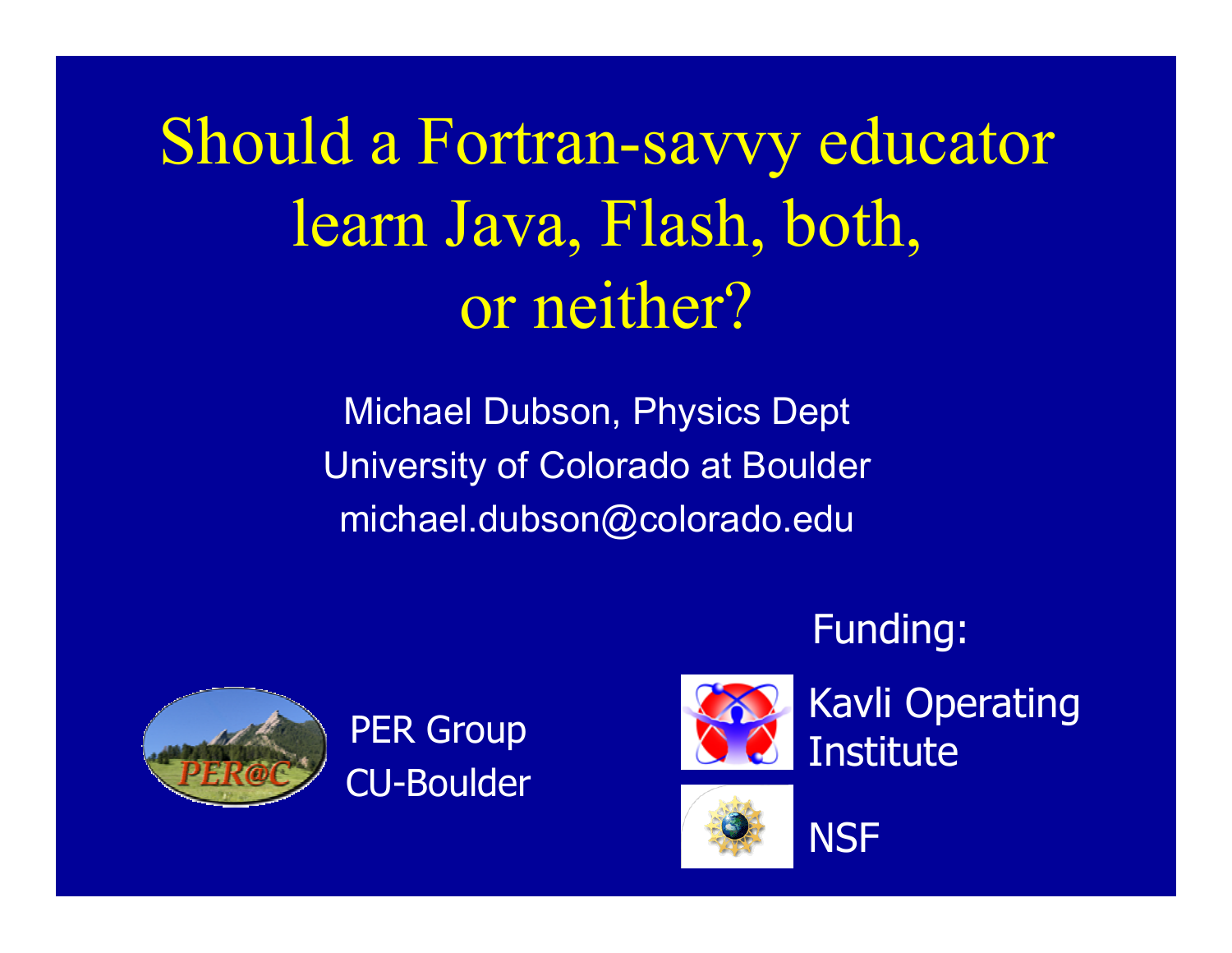

# Physics Education Technology Project

Wendy Adams, Mike Dubson, Noah Finkelstein, Kathy Perkins, Noah Podolefsky, Sam Reid, and Carl Wieman *U.Colorado at Boulder,*  Ron LeMaster, *Kavli Operating Institute*

- Highly interactive, visual physics simulations (~35)
- Fun, real world, visual/conceptual models
- •Research-based and user-tested
- Freeware, online or downloadable

# http://phet.colorado.edu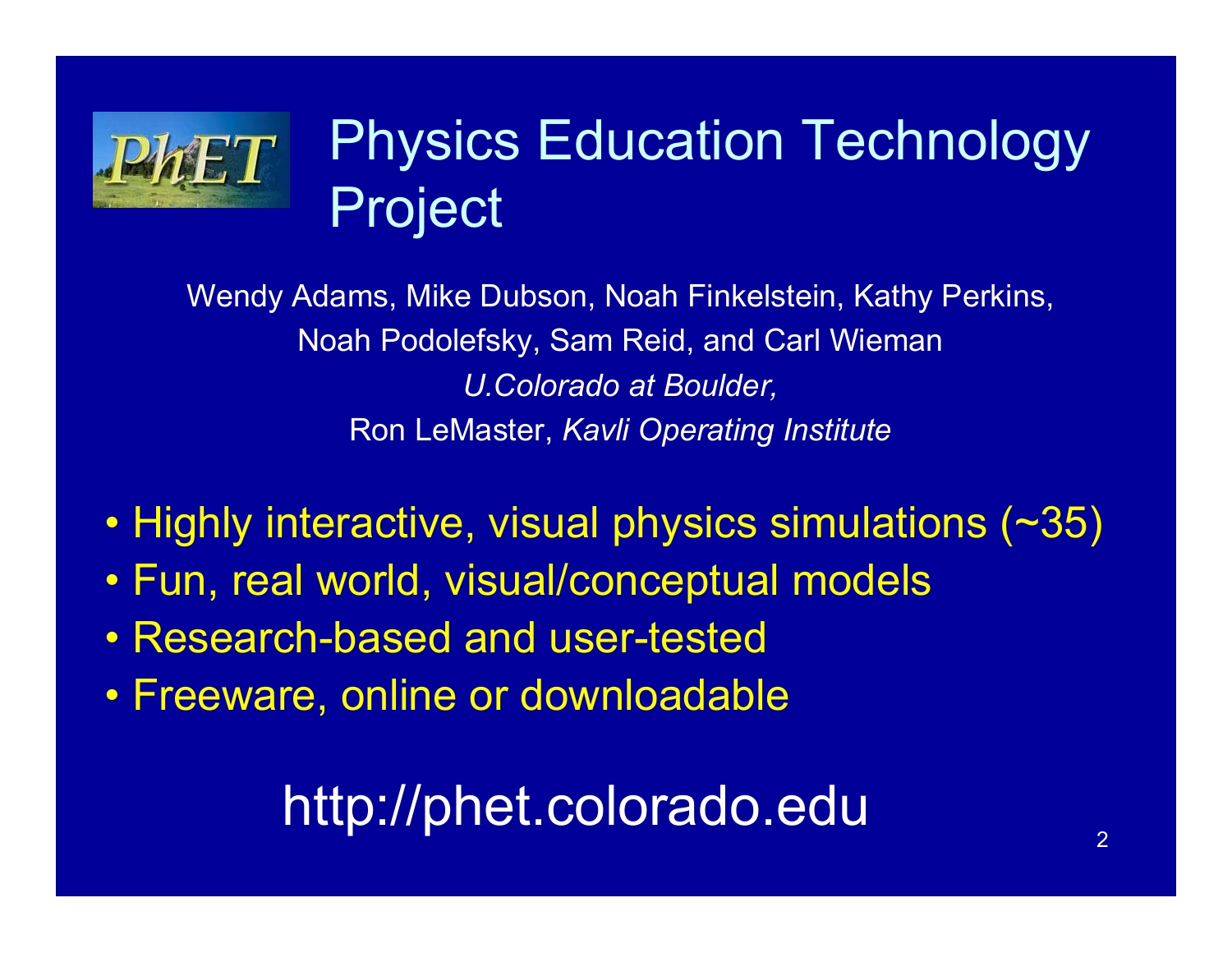# JAVA:

- Programming language from Sun
- Compiler is free
- Clients require ~ 15 Meg download to run on PC or Mac

# FLASH:

- Animation tool and scripting language from Macromedia
- Authorware ~\$100
- Flash viewer is free
- Clients require ~500K browser plug-in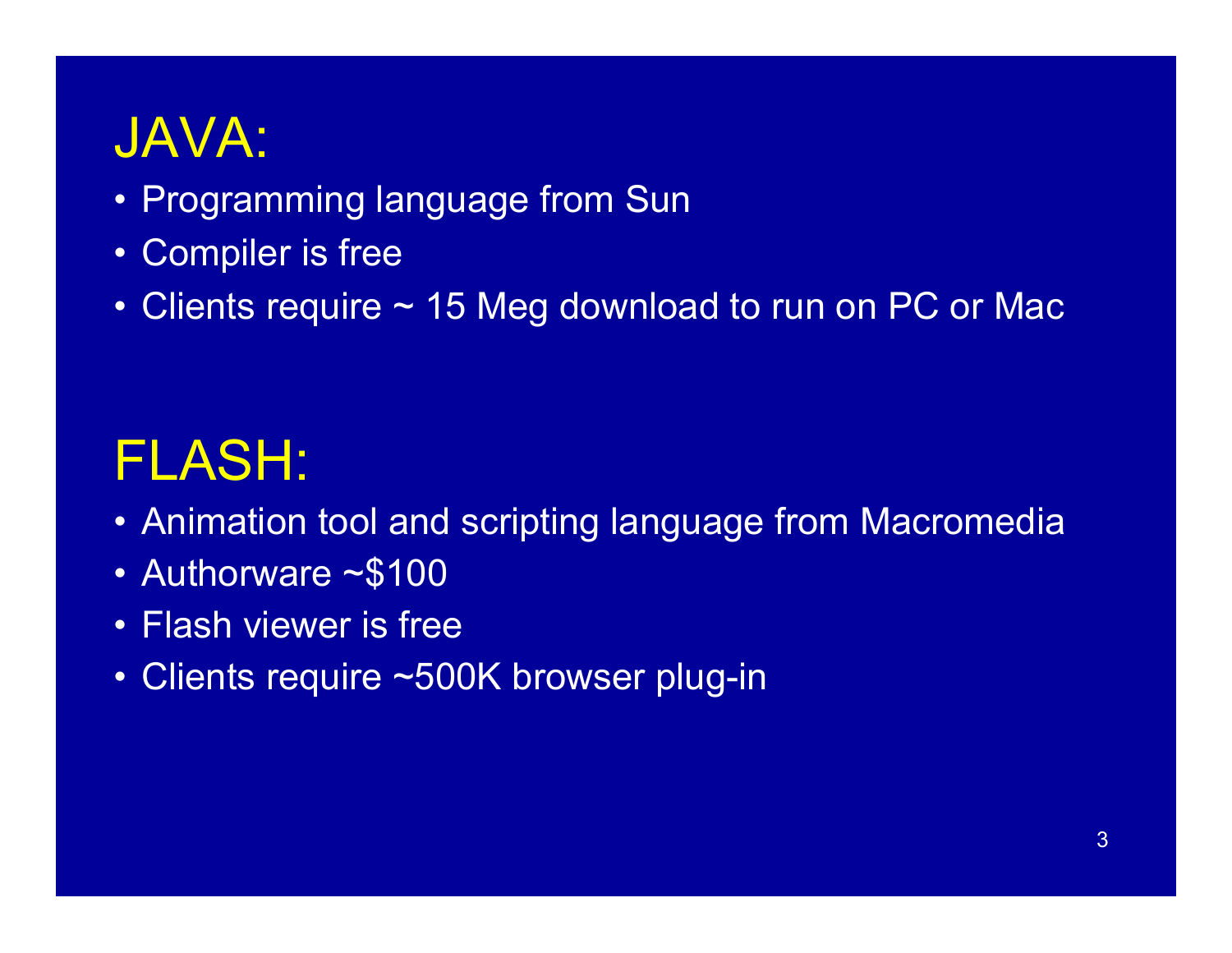# Java and Flash are both…

- $\bullet$ Platform-independent (mostly)
- •• Immune to viruses (they say)
- $\bullet$ Widely available (hmm…)
- $\bullet$ Powerful (truly!)

~ ideal for creation and wide Internet delivery of educational software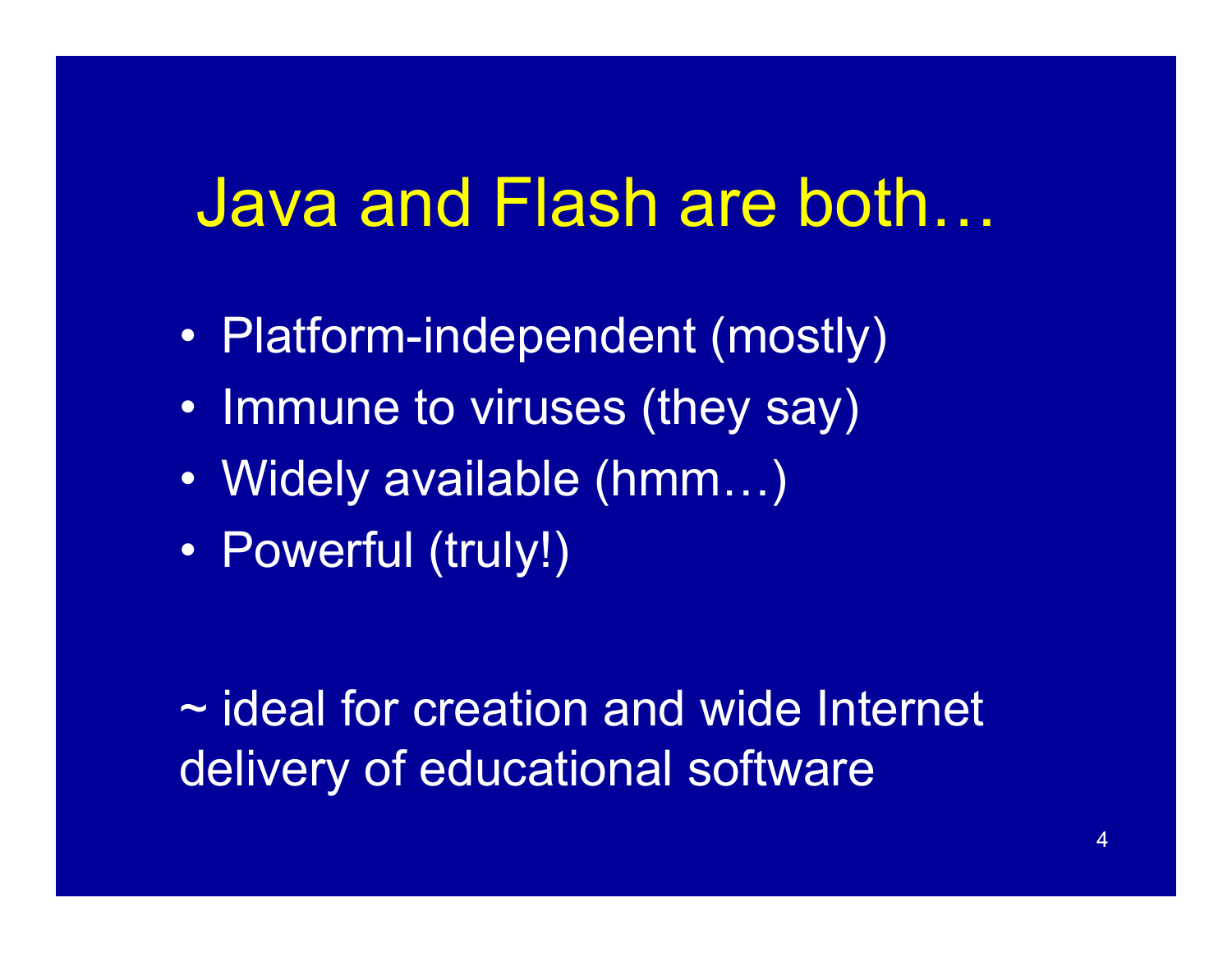# Java and Flash are both..

- $\bullet$  **Complex:** Difficult to master without previous experience in Object Oriented Programming
- **Evolving:** Java appears to have stabilized, but Flash is still undergoing major revisions at ~2 year intervals.

Flash Flash MX Flash MX 2004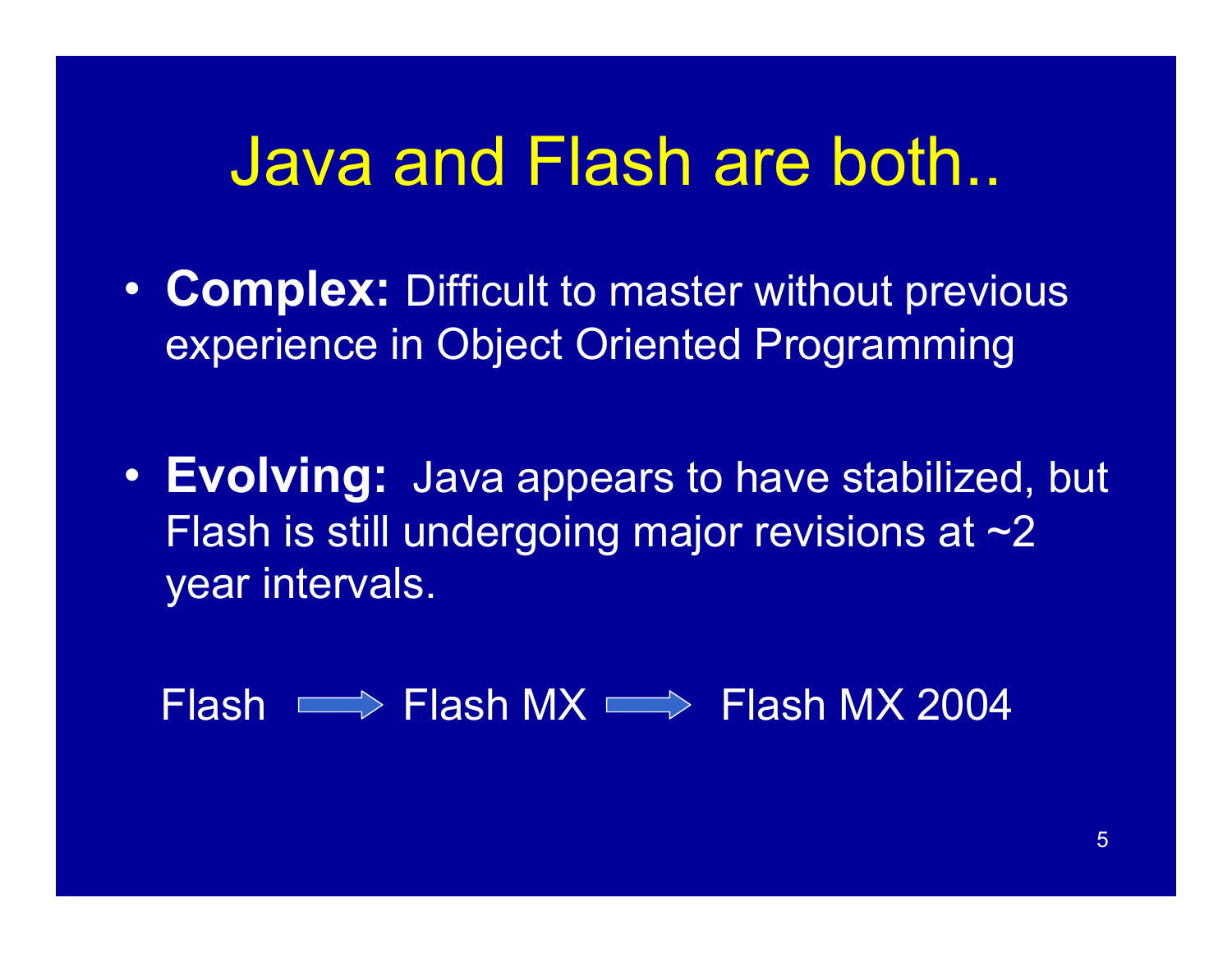#### My Java/Flash books

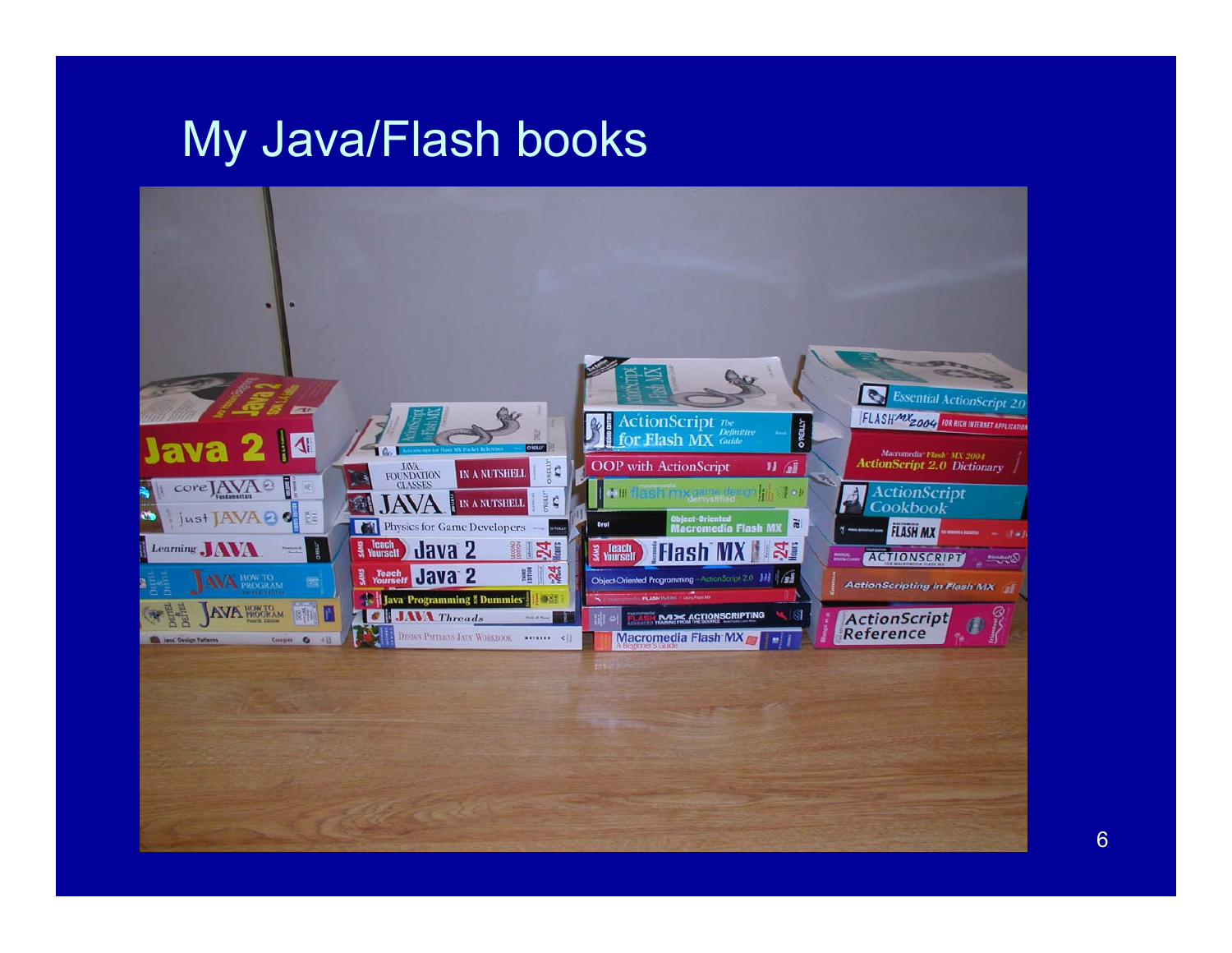What is Object Oriented Programming? It is not Procedural Programming.

Procedural Programming (Fortran, Basic, Pascal, …)

OO Programming (Java, C++, …)



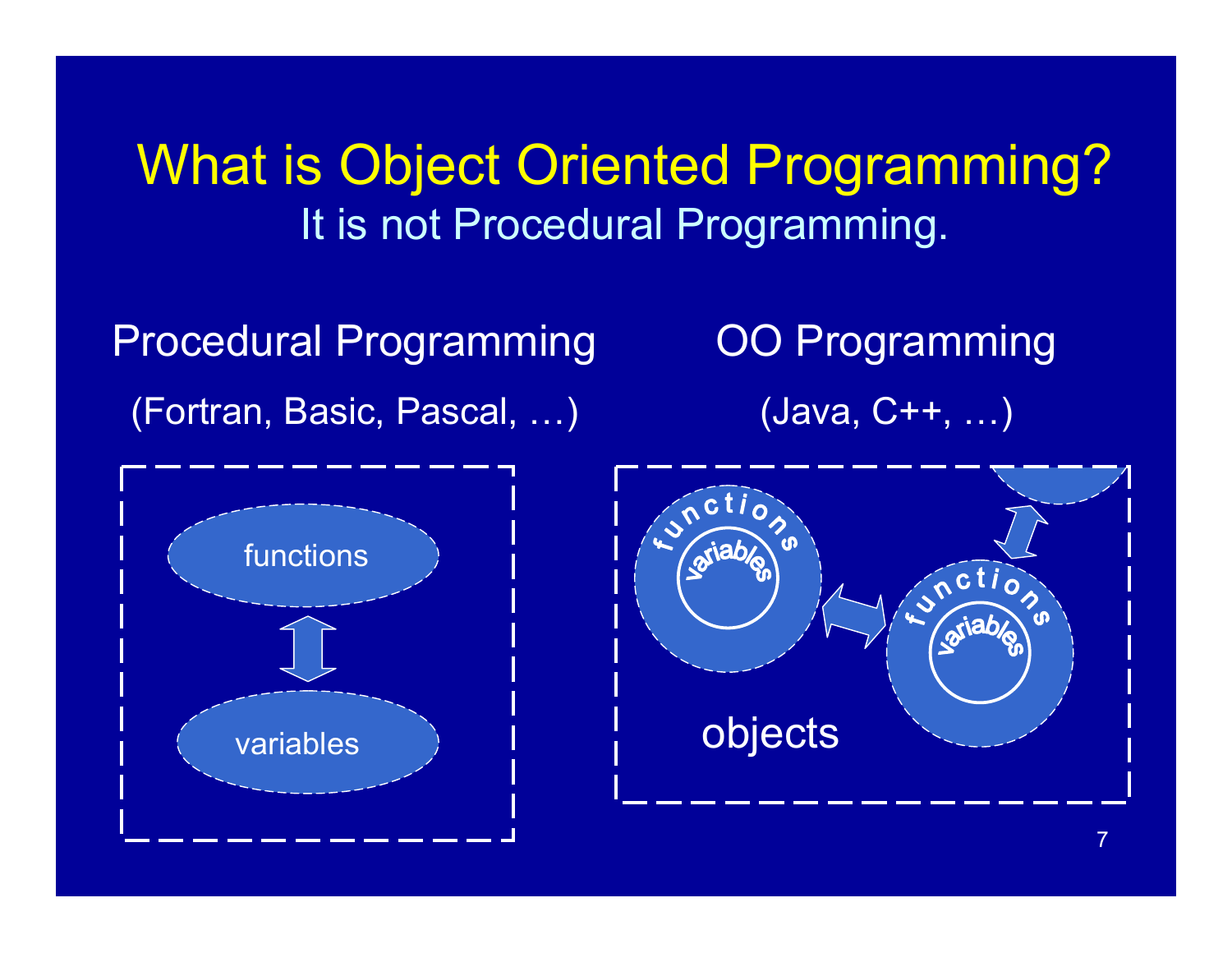Why Object Oriented Programming?

- $\bullet$ More "natural" (to the unfossilized young)
- $\bullet$ M u c h less debugging needed
- •• Easier to maintain, extend, update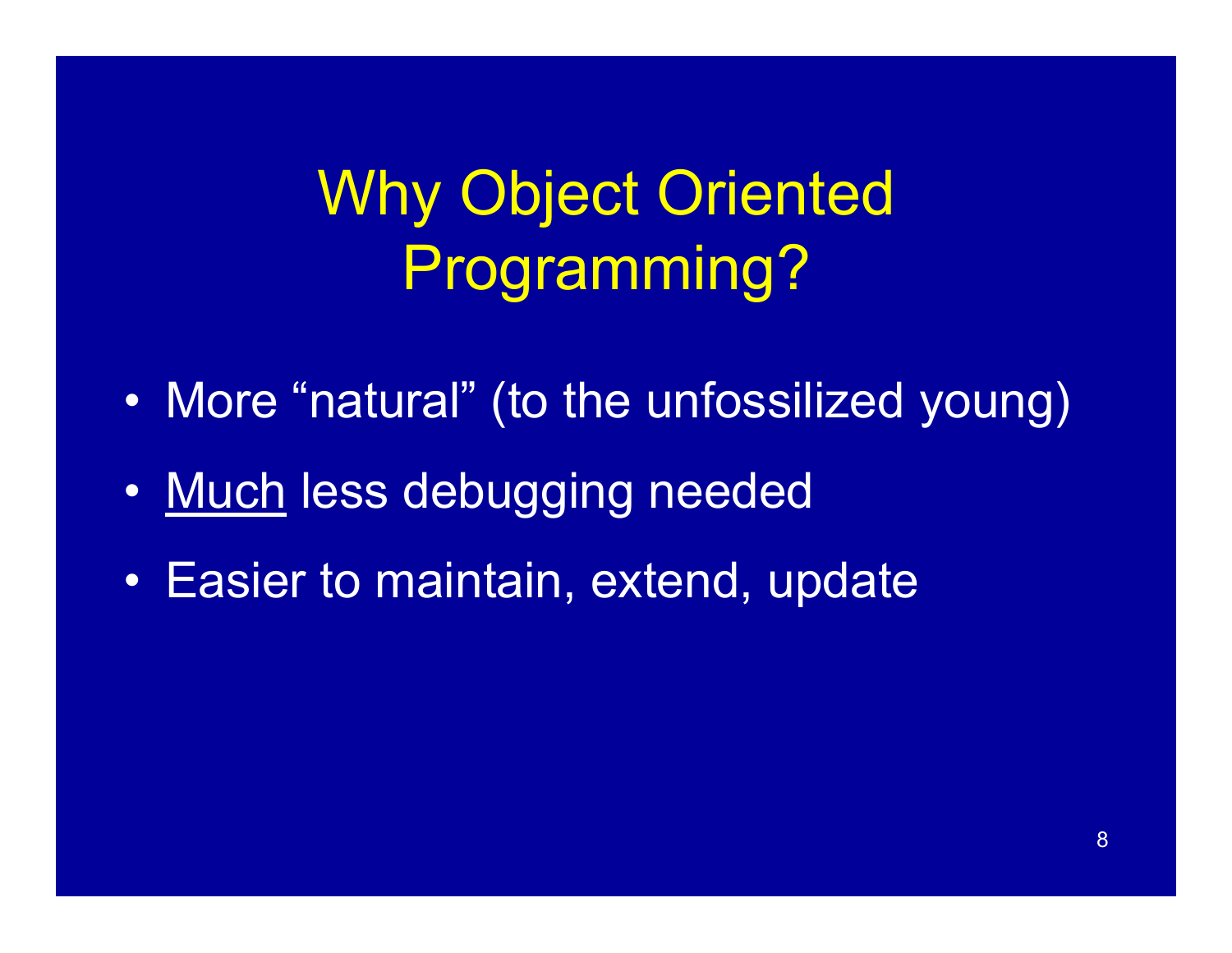#### Java has some advantages:

# Java vs. Flash

A scripting language plus graphics tools: A "real" programming language :

• compiled, fast •full-featured • compiler free

•interpreted, slow •limited features•Authorware~\$100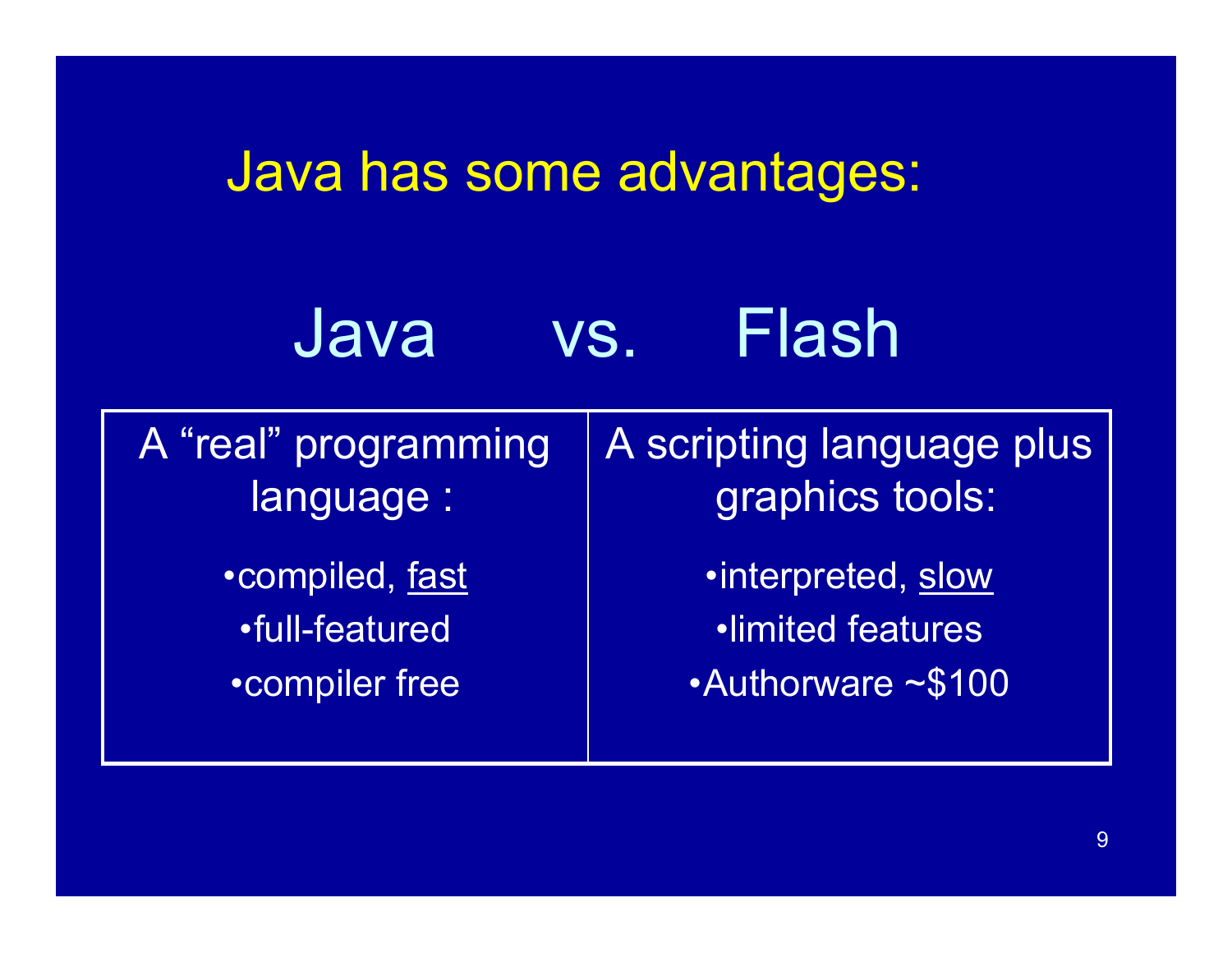# Flash has some advantages: Java vs. Flash

- •On fewer machines
- Bigger plug-in (15M)
- Bigger programs
- Bit-mapped graphics
- No GUI graphics tools
- On more machines
- Smaller plug-in (0.5M)
- Smaller programs
- Vector graphics
- User-friendly graphics tools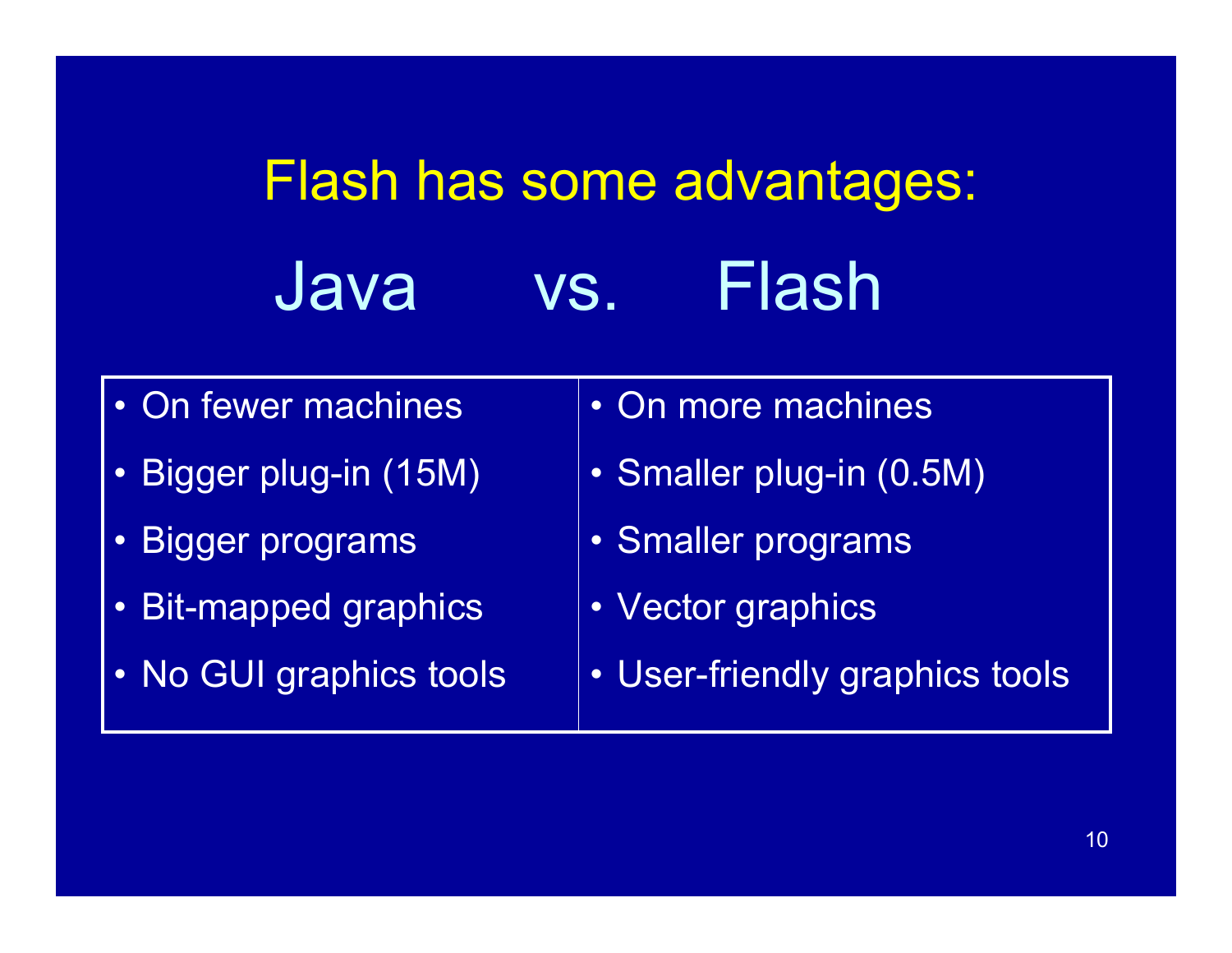## **Conclusions:**

- $\bullet$ Use Java or Flash to create sophisticated, interactive simulations that can be delivered widely and safely over the Internet
- Use Java if you need speed, or have a very complex simulation.
- •Use Flash is you want the most users.
- $\bullet$  Use someone else unless you have lots of time.